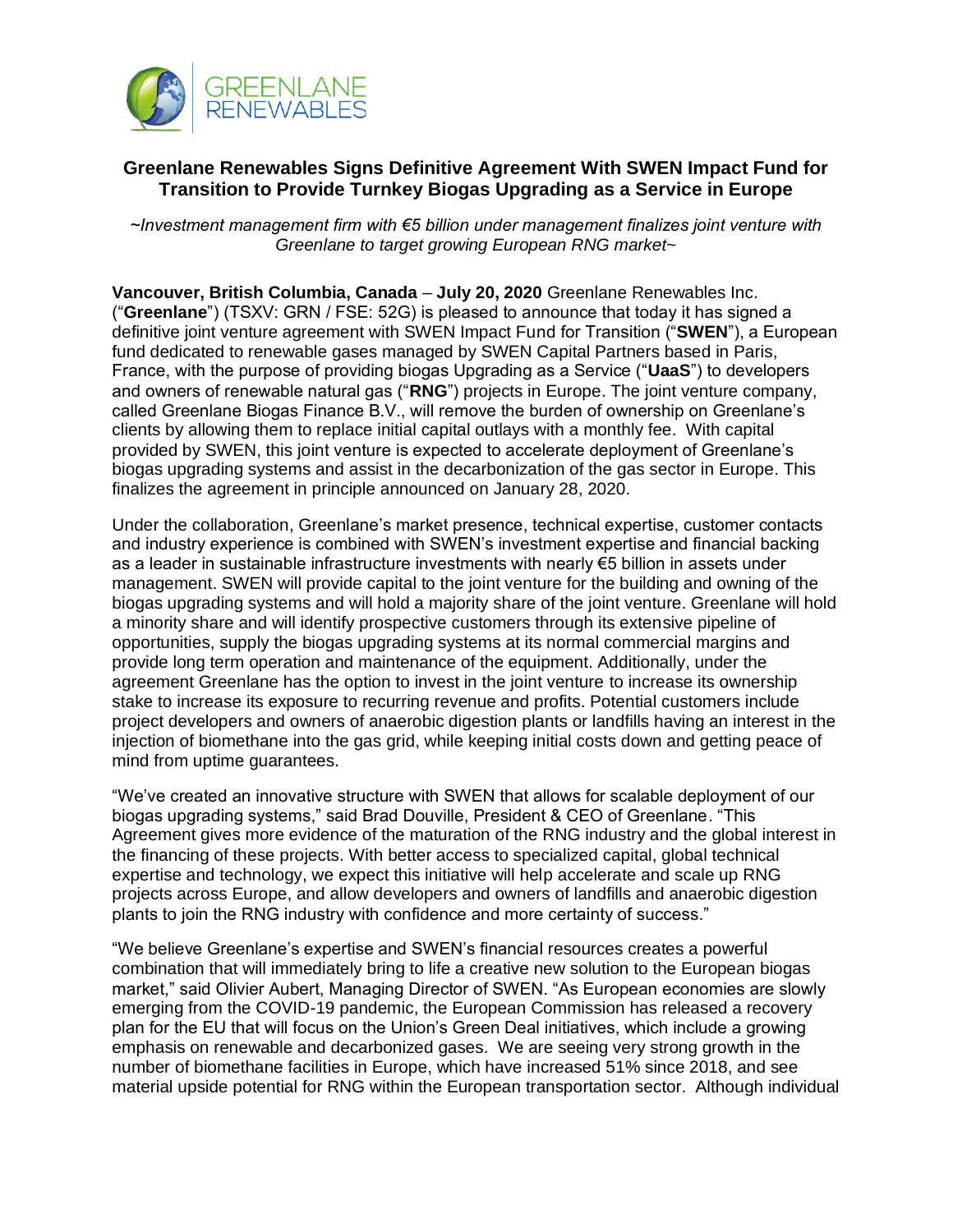countries within the EU are at different stages of decarbonization, the overall momentum of RNG and the green energy transition is accelerating."

With the definitive joint venture agreement in place, Greenlane will now formally launch UaaS in the European biogas market, with the goal of accelerating the implementation of renewable natural gas ("RNG") projects in Europe.

## **About SWEN Capital Partners**

SWEN Capital Partners is an AMF-approved management company, held mainly by the OFI group and Arkea. With nearly €5 billion under management, SWEN Capital Partners is a longstanding player in Responsible Investment and now a diversified investment platform that includes both primary, secondary and direct fund investments. SWEN Capital Partners created SWEN Impact Fund for Transition, the first European fund dedicated to renewable gas whose core target is biomethane production assets and associated renewable gases uses. For more information, please visit: [www.swen-cp.fr](http://www.swen-cp.fr/)

## **About Greenlane Renewables**

Greenlane Renewables is a leading global provider of biogas upgrading systems that are helping decarbonize natural gas. Our systems produce clean, low-carbon renewable natural gas from organic waste sources including landfills, wastewater treatment plants, dairy farms, and food waste, suitable for either injection into the natural gas grid or for direct use as vehicle fuel. Greenlane is the only biogas upgrading company offering the three main technologies: water wash, pressure swing adsorption, and membrane separation. With over 30 years industry experience, patented proprietary technology, and over 100 biogas upgrading units supplied into 18 countries worldwide, including the world's largest biogas upgrading facility, Greenlane is inspired by a commitment to helping waste producers improve their environmental impact, green credentials, and bottom line. For further information, please visit [www.greenlanerenewables.com.](http://www.greenlanerenewables.com/)

## **For more information please contact:**

Incite Capital Markets Eric Negraeff / Darren Seed Ph: 604.493.2004 Brad Douville, President & CEO, Greenlane Renewables Email: IR@greenlanerenewables.com

FORWARD-LOOKING INFORMATION – This news release contains "forward-looking information" within the meaning of applicable securities laws. All statements contained herein that are not historical in nature contain forward-looking information. Forward-looking information can be identified by words or phrases such as "may", "expect", "likely", "should", "would", "plan", "anticipate", "intend", "potential", "proposed", "estimate", "believe" or the negative of these terms, or other similar words, expressions and grammatical variations thereof, or statements that certain events or conditions "may" or "will" happen. The forward-looking information contained in this press release, includes, but is not limited to, statements relating to the accelerated deployment of Greenlane's biogas upgrading systems and scale up of RNG projects in Europe, the combination of Greenlane's market presence, technical expertise, customer contacts and industry experience with SWEN's financial backing for the joint venture, SWEN and Greenlane's responsibilities under the joint venture, the parties intent for the joint venture, the unlocking of new opportunities with the joint venture, Greenlane participating in the joint venture as a minority equity partner with an option to invest in the joint venture. The forward-looking information contained herein is made as of the date of this press release and is based on assumptions management believed to be reasonable at the time such statements were made, including management's perceptions of future growth, results of operations, operational matters, historical trends, current conditions and expected future developments, as well as other considerations